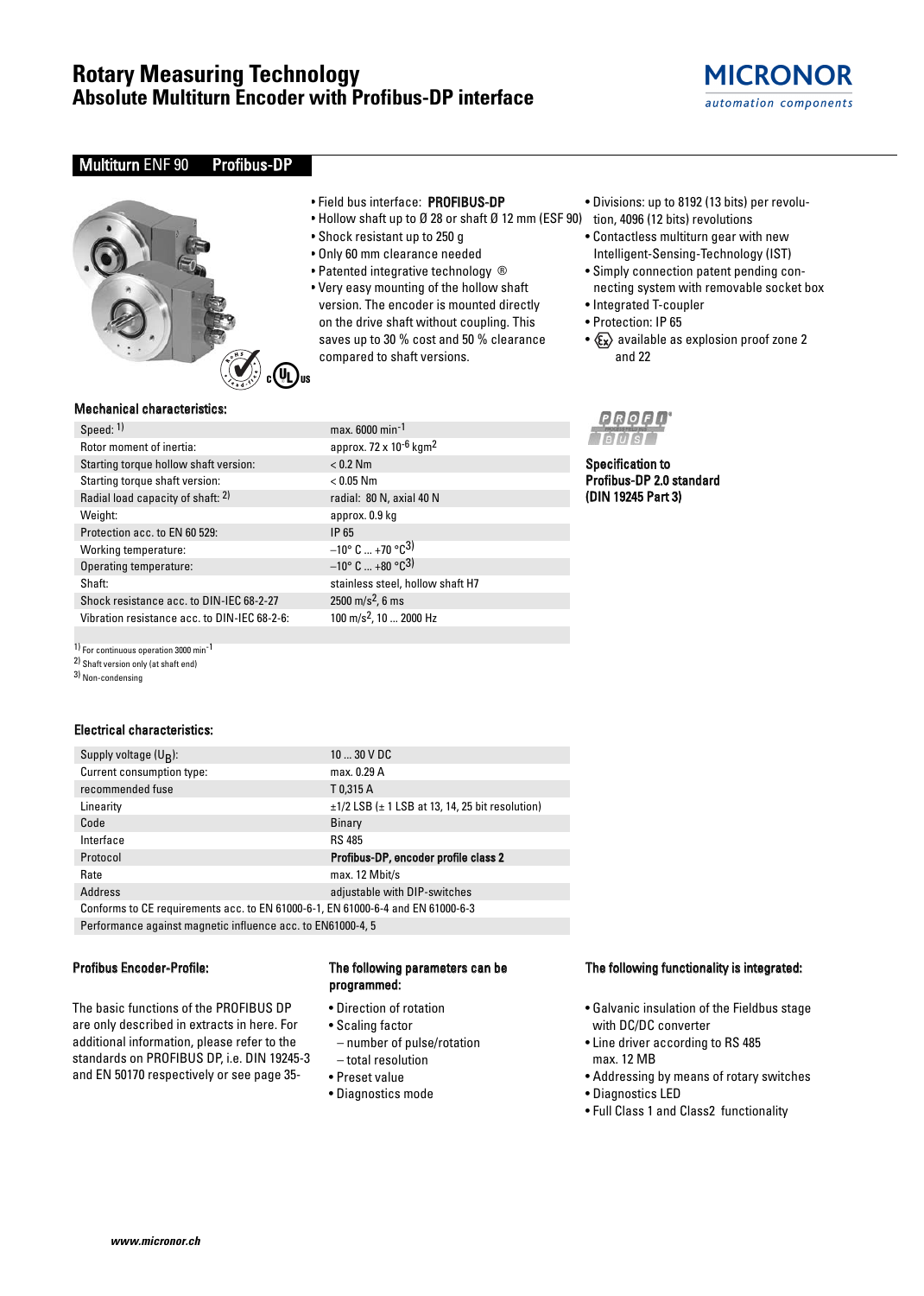## **Rotary Measuring Technology Absolute Multiturn Encoder with Profibus-DP interface**





#### Mounting advice:

The brackets and shafts of the encoder and drive should not both be rigidly coupled together at the same time!

- 1 Socket box
- 2 Spring device for pin acc. to DIN 6325 Ø6
- 3 Spring device short (Bracket No. 2)
- 4 Spring device long (Bracket No. 3)
- 5 Slotted hole for screw M4
- Mounting bracket (Bracket No. 4) 6
- 7 2,5 mm deep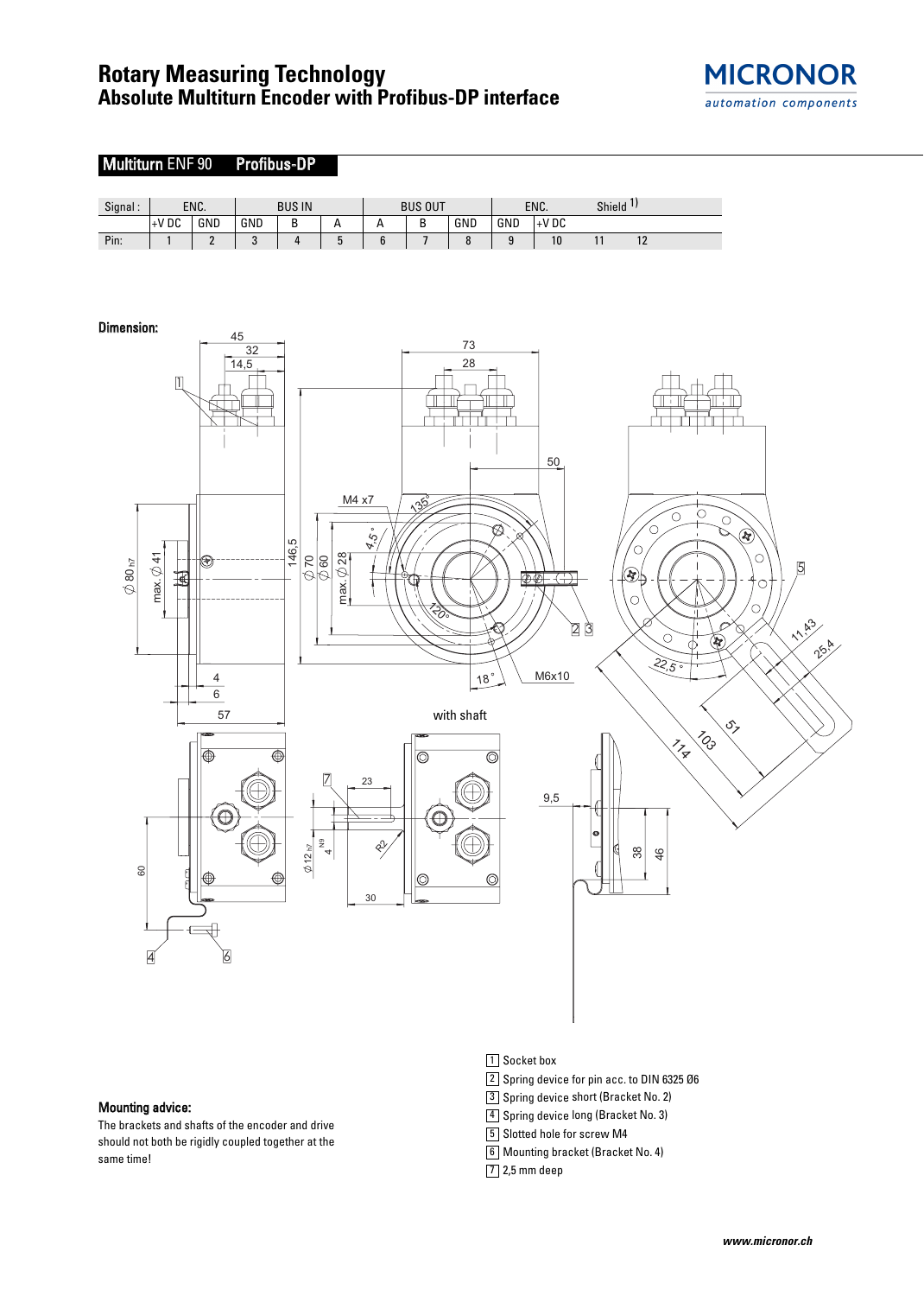

## Multiturn ENF 90 Profibus-DP

#### **Terminal assignment M12 Connector version:**



 $2 \div 1$ 

 $3 \Leftrightarrow 3$ 

| Bus in:                  |             |   |              |   |              |   |
|--------------------------|-------------|---|--------------|---|--------------|---|
| Signal:                  |             |   | <b>BUS-A</b> |   | <b>BUS-B</b> |   |
| Pin:                     |             |   | 2            | 3 |              | 5 |
|                          |             |   |              |   |              |   |
|                          |             |   |              |   |              |   |
|                          |             |   |              |   |              |   |
| Power supply:<br>Signal: | $U_{\rm B}$ |   | lo v         |   |              |   |
| Pin:                     |             | 2 | 3            | 4 |              |   |

| Bus out: |                |              |                |              |        |
|----------|----------------|--------------|----------------|--------------|--------|
| Signal:  | <b>BUS VDC</b> | <b>BUS-A</b> | <b>BUS GND</b> | <b>BUS-B</b> | Shield |
| Pin:     |                |              |                |              |        |
|          |                |              |                |              |        |

Dimension (M12 connector version):

4

5

1

3

2



- $2\rfloor$  Spring device short (Bracket No. 2) for pin acc. to DIN 6325 ø 6
- $3\rfloor$  Spring device long (Bracket No. 3) for pin acc. to DIN 6325 ø 6

4 Slotted hole for screw M4

- Mounting bracket (Bracket No. 4) 5
- 6 2,5 mm deep

**www.micronor.ch**